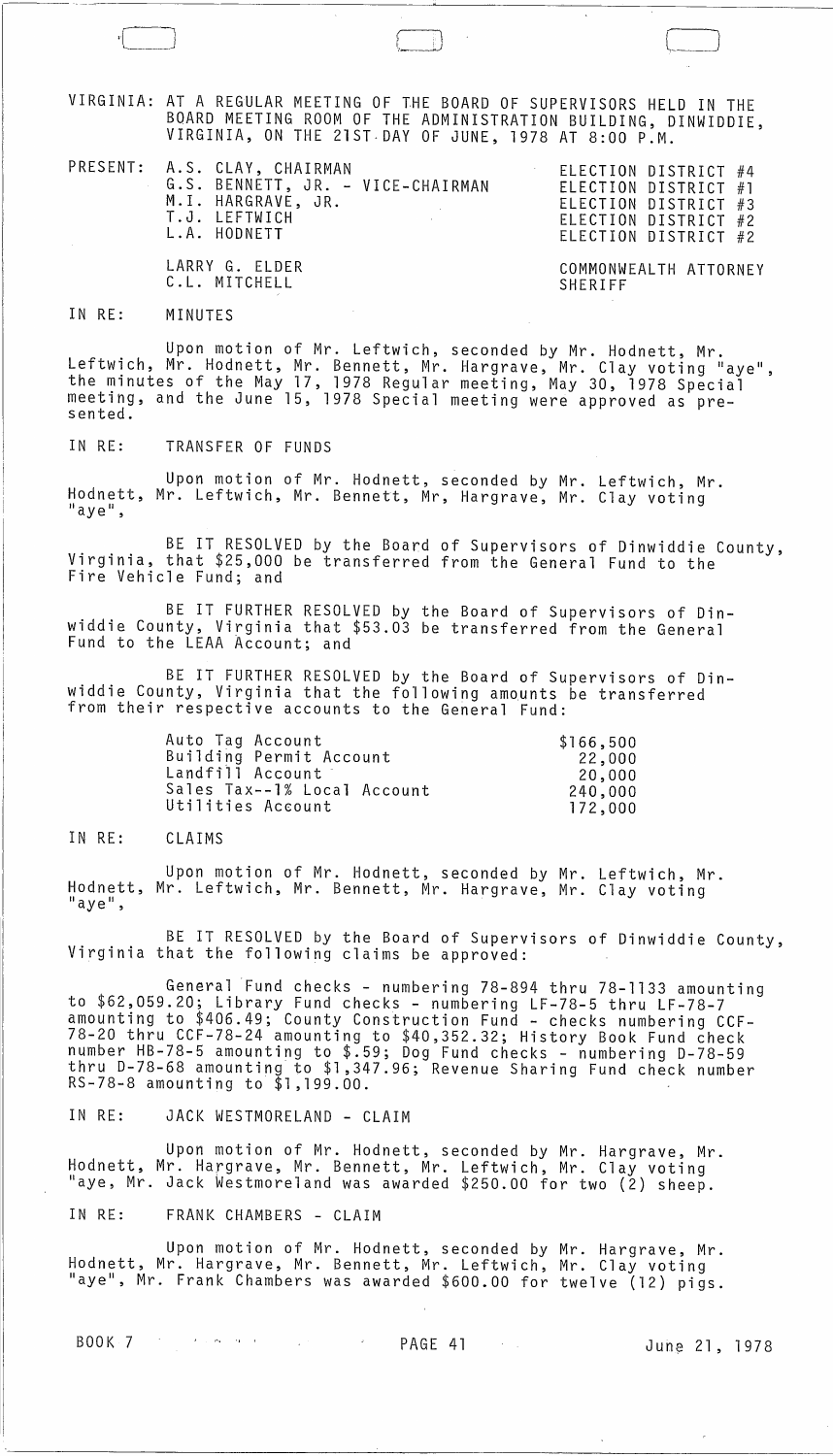IN RE: DONALD ANDREWS - CLAIM

Upon motion of Mr. Hodnett, seconded by Mr. Hargrave, Mr. Hodnett, Mr. Hargrave, Mr. Bennett, Mr. Leftwich, Mr. Clay voting "aye", Mr. Donald Andrews was awarded \$50.00 for two (2) large goats.

IN RE: DISCUSSION OF APPRAISAL SERVICE -- DEPARTMENT OF TAXATION

Mr. Fred Forberg of the Department of Taxation appeared before the Board to discuss the State's proposal to perform the 1979 reassessment for Dinwiddie County. Mr. Forberg began by urging<br>the Board to have the original tax maps brought up to date and placed on mylars for easy reproduction and use during the general reassessment. Mr. Forberg quoted a base cost of \$41,200 using two men as appraisers. Additional costs of assessors, public hearings and office incidentals would be approximately \$18,000 making a total fee of \$59,200. He stated that the Department could not put this price in a contract offer to the County until August as it had other State offices to pass through for approval. The preparation of new tax maps was not included in this proposal.

IN RE: APPROVAL FOR EXTRA HELP--COMMISSIONER OF REVENUE

Mr. W.E. Bolte, Commissioner of Revenue, appeared before the Board to request authorization to hire one additional person for his office beginning in July to help with the increase in work created by the 1979 general reassessment. After the reassessment is under way, two people may be needed; however, one individual would satisfy his needs at the present time.

Upon motion of Mr. Leftwich,, seconded by Mr. Hargrave, Mr. Leftwich, Mr. Hargrave, Mr. Bennett, Mr. Hodnett, Mr. Clay voting "aye", the Commissioner of Revenue is hereby authorized to hire an additional employee for his office beginning in July to aid in the 1979 general assessment.

IN RE: TREASURER

Mr. F.E. Jones presented his report for the month of May, 1978.

IN RE: BUILDING INSPECTOR

Mr. James L. Blaha presented his report for the month of May, 1978.

IN RE: DOG WARDEN

1978. Mr. G.T. Hughes presented his report for the month of May,

IN RE: DIRECTOR OF SOCIAL SERVICES

Mrs. K.B. Talley presented his report for the month of May, 1978.

IN RE: PUBLIC HEARING - P-78-6 - EDWARD H. BOSWELL

This being the time and place as advertised in the Progress-Index on Wednesday, June 7, 1978 and Wednesday, June 14, 1978 for the Board of Supervisors of Dinwiddie County, Virginia to conduct a public<br>hearing to consider adoption of an ordinance to amend the zoning ordinance by changing the district classification from "Residential R-l" to "Agricultural A-2", of the following tracts of land: Sec. 21, Parcel 48A, containing 20 acres; Sec. 22, Parcel 42, a portion thereof containing approximately 5 acres; and Sec. 22, Parcel 56, a portion thereof containing approximately 2 acres. The property is located on the eastern and western side of Rt. 672 approximately 3/8 of a mile south of Rt. 672 and Rt. 603 intersection.

Mr. Edward H. Boswell spoke in support of his rezoning request. No one spoke in opposition.

The Planning Commission minutes of May 10, 1978 recommended approval of this rezoning request.

Upon motion of Mr. Leftwich, seconded by Mr. Hodnett, Mr. Leftwich, Mr. Hodnett, Mr. Bennett, Mr. Hargrave, Mr. Clay voting "aye",  $\mathcal{A}$  is a set of the set of the set of the set of the set of the set of the set of the set of the set of the set of the set of the set of the set of the set of the set of the set of the set of the set of the set of th

 $\label{eq:2.1} \frac{1}{\sqrt{2\pi}}\frac{1}{\sqrt{2\pi}}\frac{1}{\sqrt{2\pi}}\frac{1}{\sqrt{2\pi}}\frac{1}{\sqrt{2\pi}}\frac{1}{\sqrt{2\pi}}\frac{1}{\sqrt{2\pi}}\frac{1}{\sqrt{2\pi}}\frac{1}{\sqrt{2\pi}}\frac{1}{\sqrt{2\pi}}\frac{1}{\sqrt{2\pi}}\frac{1}{\sqrt{2\pi}}\frac{1}{\sqrt{2\pi}}\frac{1}{\sqrt{2\pi}}\frac{1}{\sqrt{2\pi}}\frac{1}{\sqrt{2\pi}}\frac{1}{\sqrt{2\pi}}\frac{1}{\sqrt$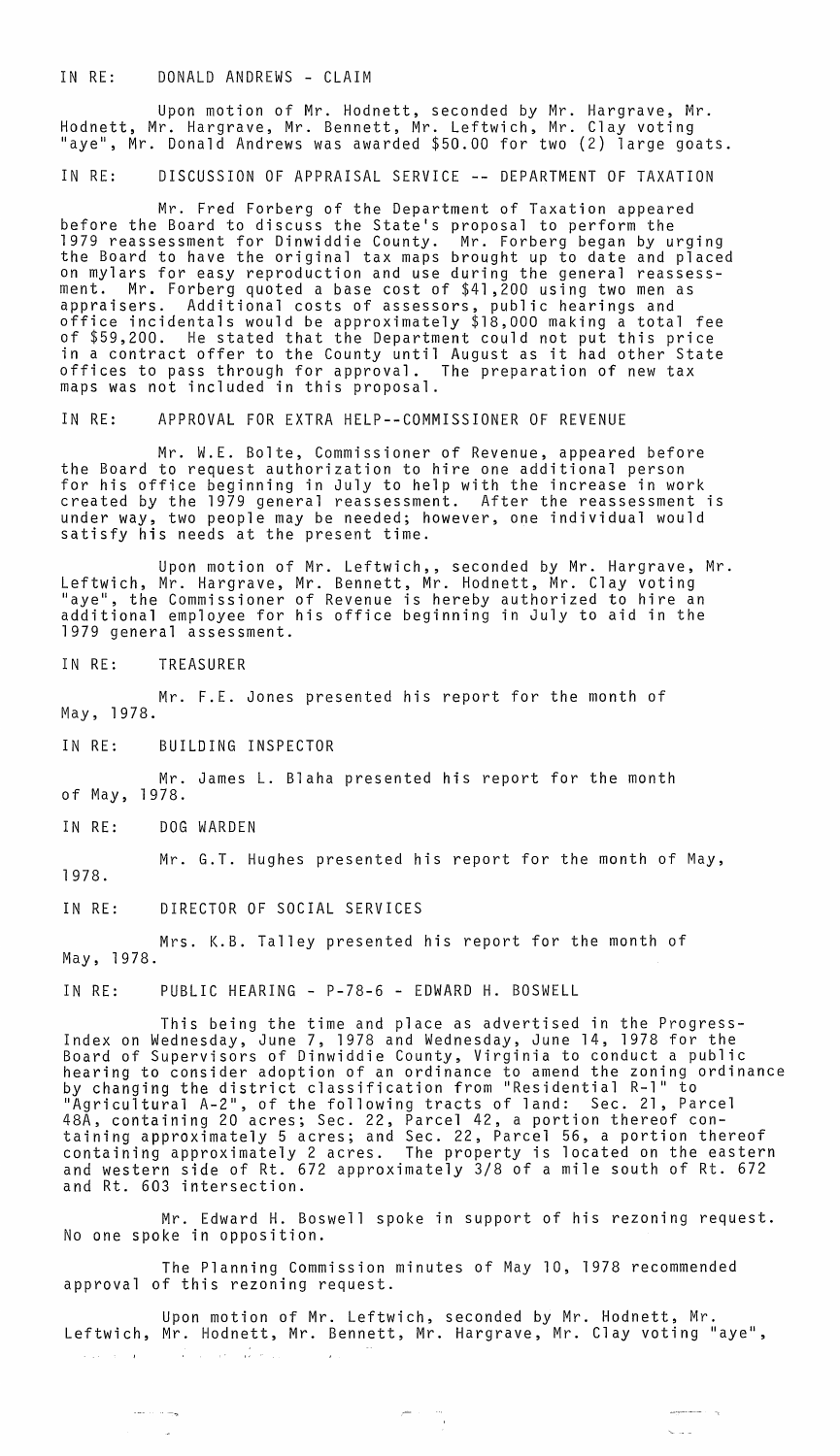BE IT ORDAINED by the Board of Supervisors of Dinwiddie County, Virginia, that the Dinwiddie County Code, as adopted April 1, 1970, and as heretofore amended, be further amended by changing the district classification from Residential R-l to Agricultural A-2 of the followihg tracts of land as described:

 $\Box$ 

- 1. Section 21, Parcel 48A, containing approximately 20 acres and generally bounded to the east by Route 672, to the south by the lands of R.O. Mayes and R.S. Mayes, to the west by S.A.L. Railroad, and to the north by the lands of J.A. Flowers;
- 2. Section 22, Parcel 42, containing approximately 5 acres of a total of 50 acres and generally bounded to the west by Route 672, to the north by S.A.L. Railroad, to the east by lands of E.A. Boswell and to the south by Edna Boswell.
- 3. Section 22, Parcel 56, containing approximately 2 acres of a total of 51.2 acres and generally bounded to the west by Route 672, to the north by E.H. Boswell, to the east by the lands of Edna Boswell and to the south by Edna Boswell.

In all other respects said Zoning Ordinance is hereby reordained.

IN RE: PUBLIC HEARING - A-78-1 - AMENDMENTS TO SEC. 17-34 & 17-36

This being the time and place as advertised in the Progress- Index on Wednesday~ June 7, 1978 and Wednesday, June 14, 1978 for the Board of Supervisors of Dinwiddie County, Virginia to hold a public hearing to consider for adoption an ordinance to amend the zoning ordinance of Dinwiddie County as follows:

Delete Section 17-34, Minimum Lot Area, and in its stead insert the following as the new Section 17-34, Minimum Lot Area;

"The minimum lot area for permitted uses in residential district R-l shall be as follows:

- ( a ) For lots with public water and sewer service, seventeen thousand (17,000) square feet or more.
- $(b)$ For lots with public water or sewer service, eighteen thousand five hundred (18,500) square feet or more.
- $(c)$ For lots with on-site septic and water facilities, twenty thousand (20,000) square feet or more".

2. Delete Section 17-36, Frontage, and in its stead insert the following as the new Section 17-36, Frontage:

"The minimum lot width at the street right-of-way line for permitted uses in residential district R-l shall be as follows:

- (a) For lots with public water and sewer service, ninety (90) lineal feet as measured from one side lot line to the other along the building set back line.
- (b) For lots with public water or sewer, ninety five (95) lineal feet as measured from one side lot line to the other along the building set back line.
- (c) For lots with on-site septic and water facilities, one hundred (100) lineal feet as measured from one sdie lot line to the other along the building set back line".

Mr. H.L. Henshaw spoke in favor of this amendment for himself and on behalf of the Homebuilder's Association.

No one from the audience spoke in opposition to the amendment.

The Director of Planning stated that the Water Authority had been exposed to the proposed amendments several times but had taken no official position.

Mr. Hodnett stated that he was opposed to any reduction in lot size requirements.

Mr. Bennett stated he was in favor of the lot size change in areas where public water and sewer was available.

SOpK .. 7.. PAGE 42 June 21, 1978 J ,

 $\sim$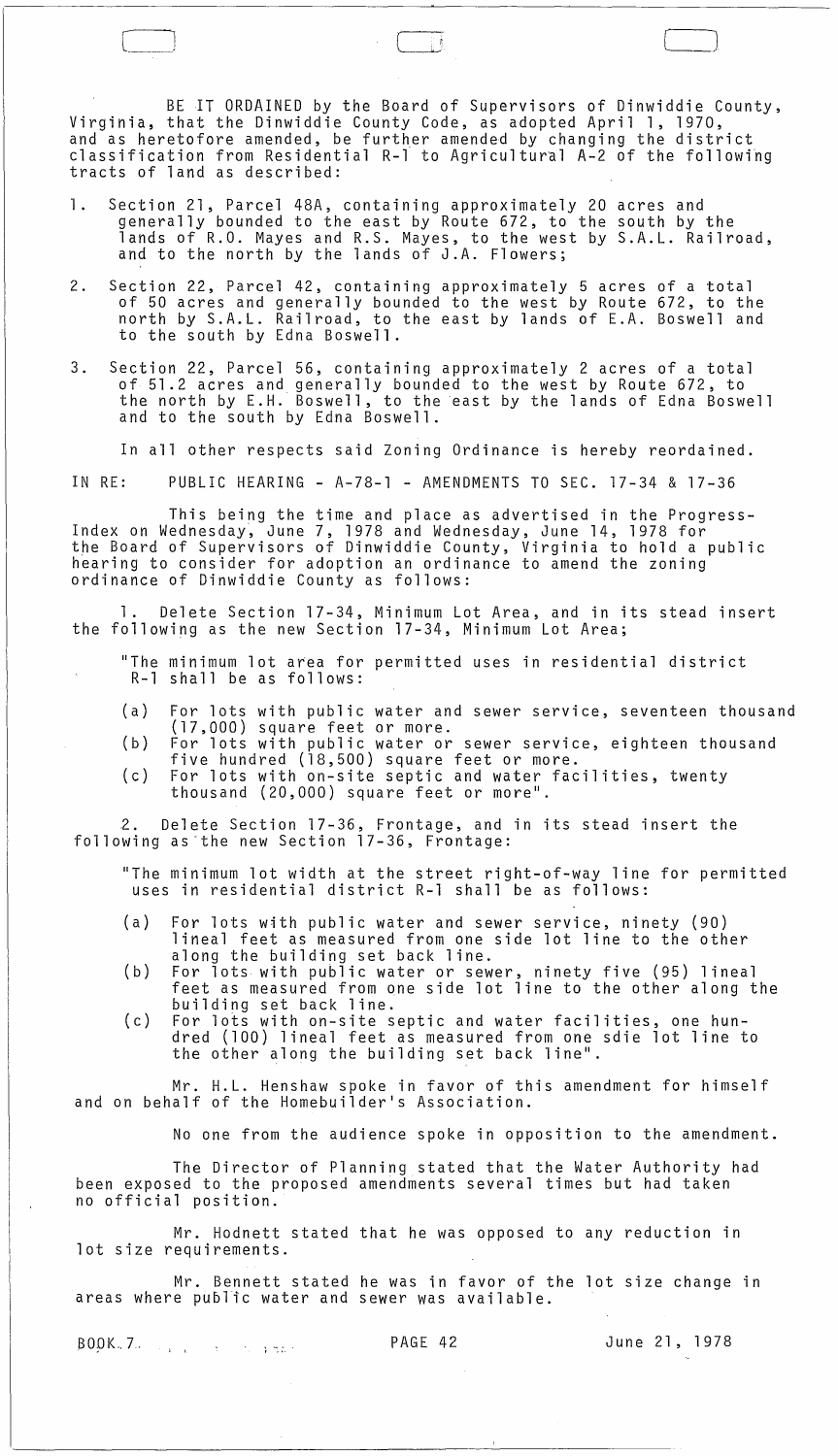Mr. Hargrave stated that he would like to see a tabulation of existing lot requirements in comparable zoning in surrounding areas for the Board's review.

Mr. Hodnett moved that A-78-1 be disapproved. There was no second and Mr. Hodnett withdrew his motion.

Upon motion of Mr. Hargrave, seconded by Mr. Leftwich, Mr. Hargrave, Mr. Leftwich, Mr. Bennett, Mr. Hodnett, Mr. Clay voting "aye",

BE IT RESOLVED by the Board of Supervisors of Dinwiddie County, Virginia that Amendment A-78-1 be referred to the Planning Commission for further detailed information on existing lot size requirements (not proposed) in surrounding areas.

IN RE: EMERGENCY POWER SYSTEM FOR JAIL--AWARD OF BID

The County Administrator presented the following bids for installation of an emergency power system in the jail:

|       | Bowman                                             | Adkins                                     |
|-------|----------------------------------------------------|--------------------------------------------|
| 10 kw | 6,975.86 Dayton<br>7,558.00 Unico or Cola          | 7,497.00 G.E.<br>115 Vol. 88 AMP           |
| 15 kw | 9,880.00 Unico or Cola<br>60<br>Amp                | $10,488.00$ G.E.<br>115 vol. 128 Amp       |
|       | 10,430.00 Unico or Cola<br>100 <sub>1</sub><br>Amp |                                            |
| 18 kw | 9,936.42 Dayton<br>100 Amp                         | 10,488.00 Dayton<br>115 vol. 156 Amp       |
|       | No stove<br>No A.C.<br>No Hot Water Heater         | No stove<br>No A.C.<br>No Hot Water Heater |

Upon motion of Mr. Bennett, seconded by Mr. Hargrave, Mr. Bennett, Mr. Hargrave, Mr. Hodnett, Mr. Leftwich, Mr. Clay voting "aye" the bid from W.M. Bowman for a 100 Amp 18 kw Dayton emergency generator system for the jail was approved at a cost of \$9,936.42.

IN RE: APPOINTMENT -- SCHOOL BOARD

Upon motion of Mr. Bennett, seconded by Mr. Hodnett, Mr. Bennett, Mr. Hodnett, Mr. Leftwich, Mr. Hargrave, Mr. Clay voting "aye", Mrs. Julia Watkins was reappointed to the School Board, term expiring June 30, 1982.

IN RE: APPOINTMENTS -- SOCIAL SERVICES BOARD

Upon motion of Mr. Hodnett, seconded by Mr. Bennett, Mr. Hodnett,<br>t, Mr. Leftwich, Mr. Hargrave, Mr. Clay voting "aye", Mr. Mr. Bennett, Mr. Leftwich, Mr. Hargrave, Mr. Clay voting "aye" J.J. DeBoer and Mr. J.W. Prince were reappointed to the Social Services Board, terms expiring June 30, 1982.

IN RE: APPOINTMENT -- CPDC EXECUTIVE COMMITTEE

Upon motion of Mr. Hargrave, seconded by Mr. Leftwich, Mr. Hargrave, Mr. Leftwich, Mr. Bennett, Mr. Hodnett, Mr. Clay voting "aye", Mr. W.C. Knott was reappointed to the CPDC Executive Committee term expiring June 30, 1979.

IN RE: APPOINTMENT -- JUSTICE & CRIME PREVENTION ADVISORY COUNCIL

Upon motion of Mr. Hodnett, seconded by Mr. Bennett, Mr. Hodnett, Mr. Bennett, Mr. Hargrave, Mr. Clay voting "aye", Mr. Leftwich abstained, Mr. T.J. Leftwich was reappointed to the Justice & Crime Prevention Advisory Council, term expiring June 30, 1979.

 $\frac{1}{2}$ 

أرباب المادين للمنبر

 $\mathcal{O}(\log n / n)$ 

IN RE: BINGO & RAFFLE PERMIT -- DEWITT-DINWIDDIE-ROCKY RUN ATHLETIC

ASSOCIATION

 $\mathcal{L}_{\mathcal{A}}$ 

Upon motion of Mr. Hargrave, seconded by Mr. Hodnett, Mr. Hargrave, Mr. Hodnett, Mr. Bennett, Mr. Leftwich, Mr. Clay voting "aye", the following resolution was adopted: **Carl Corp.**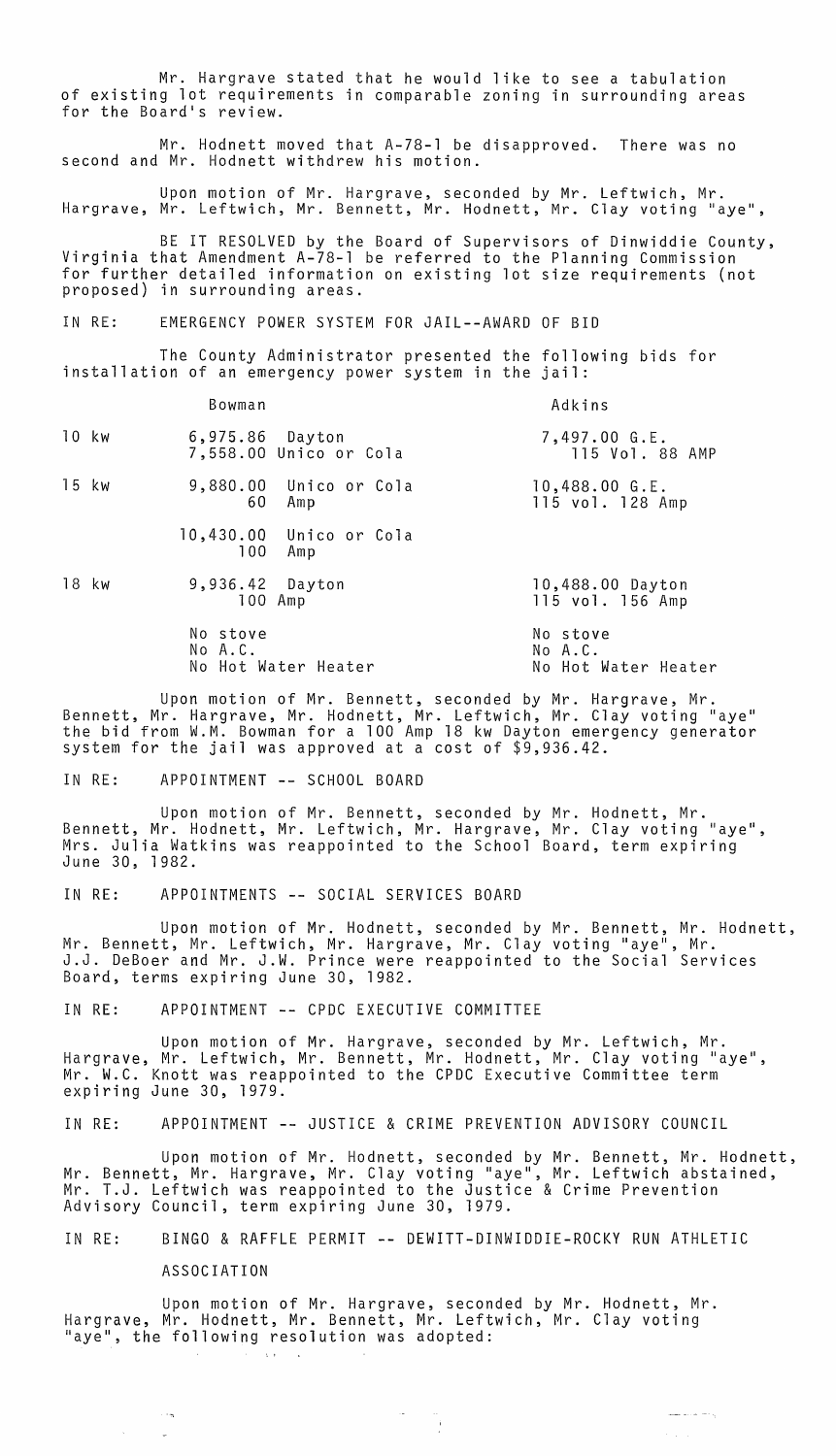WHEREAS, the DeWitt-Dinwiddie-Rocky Run Athletic Association has made application to the Board of Supervisors for a Bingo and Raffle Permit; and

WHEREAS, the Association meets the requirements as set forth in Sec. 18.1-340 of the Code of Virginia and has filed the required<br>\$10.00 fee:

NOW THEREFORE BE IT RESOLVED by the Board of Supervisors of Dinwiddie County, Virginia that the DeWitt-Dinwiddie-Rocky Run Athletic Association is hereby granted a Bingo and Raffle Permit for the Calendar Year 1978.

IN RE: COMPENSATION FOR 1978-1979 BOARD OF ASSESSORS

Upon motion of Mr. Bennett, seconded by Mr. Hargrave, Mr. Bennett, Mr. Hargrave- Mr. Leftwich, Mr. Hodnett, Mr. Clay voting "aye",

BE IT RESOLVED by the Board of Supervisors of Dinwiddie County, Virginia that the compensation for the 1978-1979 Board of Assessors for Dinwiddie County be set at \$40.00 per day.

IN RE: PARKING AREA--FRONT OF ADMINISTRATION BUILDING COMPLEX

Mr. Clay stated he had received several complaints from citizens who could not find a parking space easily accessible to the ASCS Office. Therefore, he felt parking spaces should be made available along the southbound exit lane in front of the Administration Building complex. Mr. Hargrave stated he had also received the same type of complaints about parking to 'enter the other buildings in the complex.'

Upon motion of Mr. Hargrave, seconded by Mr. Leftwich, Mr. Hargrave, Mr. Leftwich, Mr. Bennett, Mr. Hodnett, Mr. Clay voting "aye",

BE IT RESOLVED by the Board of Supervisors of Dinwiddie County, Virginia that 30 minute parking signs be erected to allow parking on the building side of the southbound exit lane in front of the Administration Building on a trial basis before any permanent<br>parking in that area is established.

IN RE: EMPLOYEE PARKING--ADMINISTRATION BUILDING COMPLEX

Upon motion of Mr. Bennett, seconded by Mr. Hodnett, Mr. Bennett, Mr. Hodnett, Mr. Clay voting "aye", Mr. Leftwich voting "nay",<br>Mr. Hargrave abstained,

BE IT RESOLVED by the Board of Supervisors of Dinwiddie County, Virginia that all County employees of the departments utilizing the Administration Building Complex parking lot will park on the last two parking rows to allow public access to the buildings.

## IN RE: EXECUTIVE SESSION

Upon motion of Mr. Hodnett, seconded by Mr. Bennett, Mr. Hodnett, Mr.' Bennett, Mr. Leftwich, Mr. Hargrave, Mr. Clay voting "aye", the Board moved into Executive Session at 10:15 P.M. to discuss legal<br>matters. The Board reconvened into Open Session at 11:40 P M The Board reconvened into Open Session at 11:40 P.M.

IN RE: APPROVAL OF APPRAISAL FIRM **--** 1979 REASSESSMENT

Upon motion of Mr. Leftwich, seconded by Mr. Bennett, Mr. Leftwich, Mr. Bennett, Mr. Hodnett, Mr. Hargrave, Mr. Clay voting "aye",<br>the following resolution was adopted:

WHEREAS, on May 17, 1978, Mr. Harold Wingate of Wingate Appraisal Service appeared before the Board to discuss his proposal to perform the 1979 reassessment for Dinwiddie County at a cost of \$110,000;<br>and

WHEREAS, Wingate Appraisal Service would update the transfers as shown on the Commissioner of Revenue's tax maps in conjunction with the appraisal at a cost of \$11,250.00 or under a separate contract at a cost of \$15,250.00; and

WHEREAS, Mr. Fred Forberg of the State Department of Taxation<br>appeared before the Board to discuss the State's proposal to perform the reassessment at a cost of \$41,200 including overhead;

BOOK 7 PAGE 43 June 21, 1978

l\_l